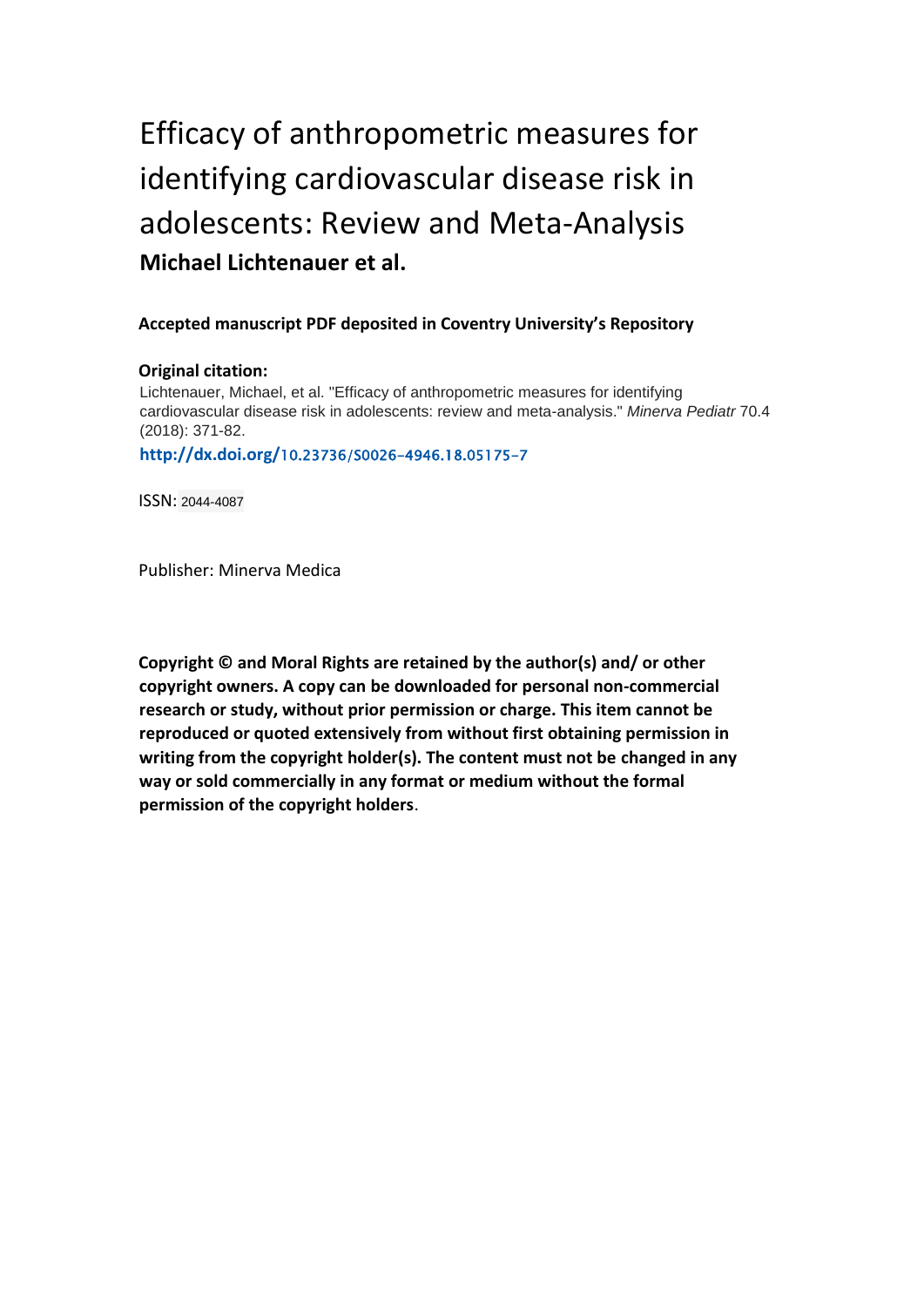## **COMPARISON OF THE EFFICACY OF BODY MASS INDEX, WAIST CIRCUMFERENCE AND WAIST TO HEIGHT RATIO FOR IDENTIFYING CARDIOVASCULAR DISEASE RISK**

## **IN YOUNG PEOPLE: SYSTEMATIC REVIEW AND META-ANALYSIS**

## **Short title: Anthropometric indices & CVD risk in the young**

Michael Lichtenauer<sup>1\*</sup>, Sean D. Wheatley<sup>2\*‡</sup>, Marrissa Martyn-St James<sup>3</sup>, Michael J. Duncan<sup>4</sup>, Fernanda Cobayashi<sup>5</sup>, Gabriela Berg<sup>6</sup>, Carla Musso<sup>7</sup>, Mabel Graffigna<sup>8</sup>, Jimena Soutelo<sup>9</sup>, Pascal Bovet<sup>10</sup>, Anastasios Kollias<sup>11</sup>, George S. Stergiou<sup>11</sup>, Evangelos Grammatikos<sup>12</sup>, Claire Griffiths<sup>2</sup>, Lee Ingle<sup>13</sup>' Christian Jung14\*

<sup>1</sup> Clinic of Internal Medicine II, Department of Cardiology, Paracelsus Medical University of Salzburg, Austria

<sup>2</sup> School of Sport, Carnegie Faculty, Leeds Beckett University, UK ‡ Corresponding author: Sean Wheatley, Fairfax Hall, Headingley Campus, Leeds, LS6 3QS, UK Email[: S.D.Wheatley@leedsbeckett.ac.uk](mailto:S.D.Wheatley@leedsbeckett.ac.uk) Telephone: 07891 732561

<sup>3</sup> School of Health & Related Research, University of Sheffield, UK

<sup>4</sup> Faculty of Health and Life Sciences, Coventry University, UK

<sup>5</sup> Public Health Nutrition Program, School of Public Health, University of São Paulo, São Paulo, Brazil

<sup>6</sup> Lipids and Atherosclerosis Laboratory, Faculty of Pharmacy and Biochemistry, University of Buenos Aires, Buenos Aires, Argentina

<sup>7</sup> Endocrine Division, Milstein Hospital, Buenos Aires, Argentina

<sup>8</sup> Endocrinology Division, Carlos Durand Hospital, Buenos Aires, Argentina

<sup>9</sup> Endocrinology Service, Churruca Visca Hospital, Buenos Aires, Argentina

<sup>10</sup> University Institute of Social and Preventive Medicine, Lausanne, Switzerland AND Ministry of Health, Victory, Republic of Seychelles

<sup>11</sup> Hypertension Center STRIDE-7, National and Kapodistrian University of Athens, School of Medicine, Third Department of Medicine, Sotiria Hospital, Athens, Greece

<sup>12</sup> Second Department of Pediatrics, P & A Kyriakou Children Hospital, Athens, Greece

<sup>13</sup> Department of Sport, Health & Exercise Science, University of Hull, UK

<sup>14</sup> University Hospital Düsseldorf, Heinrich-Heine-University Düsseldorf, Medical Faculty, Division of Cardiology, Pulmonology and Vascular Medicine, Düsseldorf, Germany

\* contributed equally

Abstract Word Count: 176 Total Word Count: 3300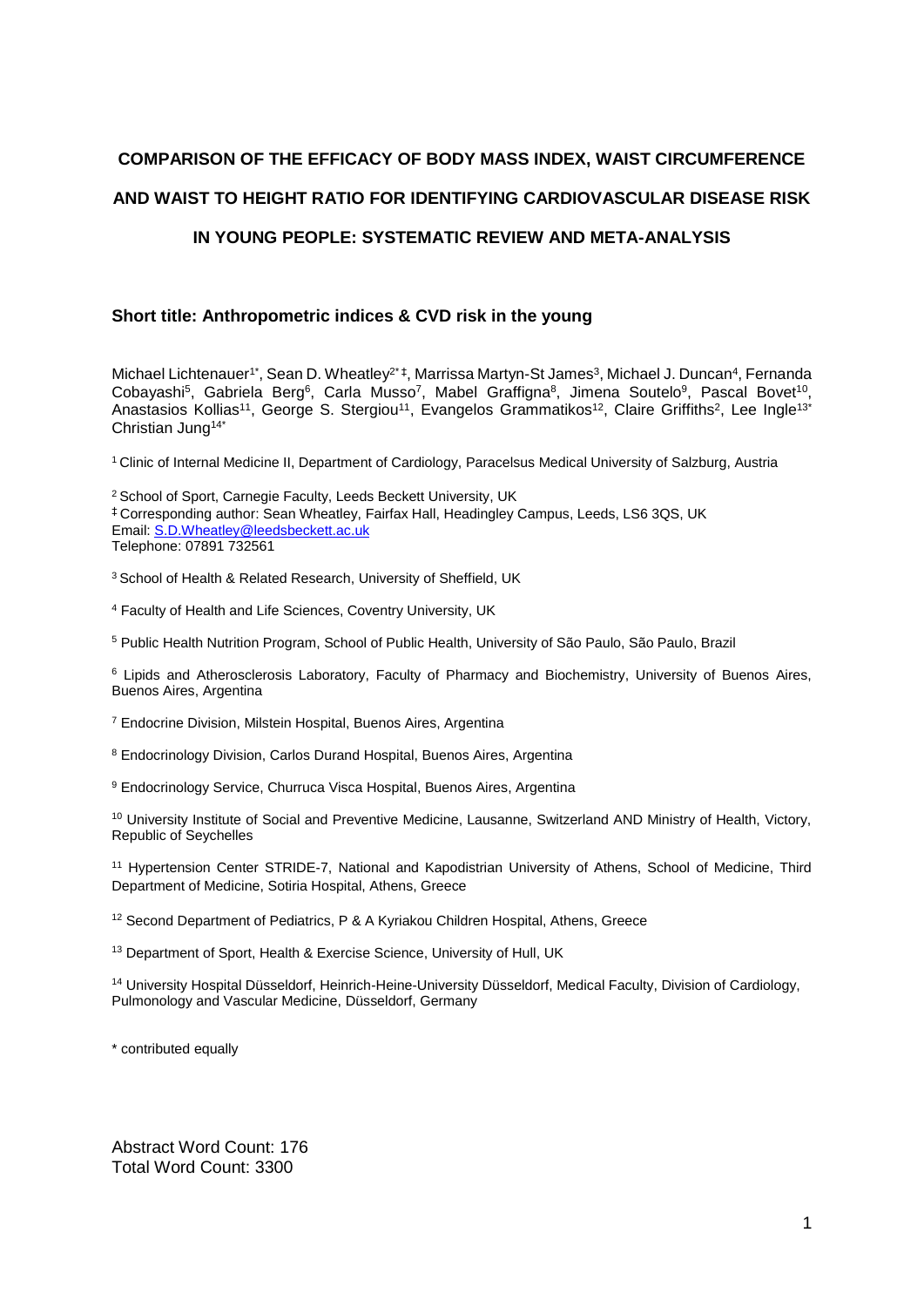## **ABSTRACT**

**OBJECTIVES:** To compare the ability of body mass index (BMI), waist circumference (WC) and waist to height ratio (WHtR) to estimate cardiovascular disease (CVD) risk levels in young people.

**DESIGN:** Systematic review and meta-analysis.

**RESULTS:** 117 records representing 96 studies with 994,595 participants were included in the systematic review, 14 of which (13 studies, n=14,610) were eligible for the meta-analysis. The results of the meta-analysis showed that BMI was a strong indicator of systolic blood pressure, diastolic blood pressure, triglycerides, high-density lipoprotein cholesterol and insulin; but not total cholesterol, low-density lipoprotein or glucose. Few studies were eligible for inclusion in the meta-analysis considering WC or WHtR (n≤2). The narrative synthesis found measures of central adiposity to be consistently valid indicators of the same risk factors as BMI.

**CONCLUSION:** BMI was a strong indicator of CVD risk. WC and WHtR were efficacious for indicating the same risk factors BMI performed strongly for, though there was insufficient evidence to judge the relative strength of each measure; possibly due to heterogeneity in the methods for measuring and classifying WC.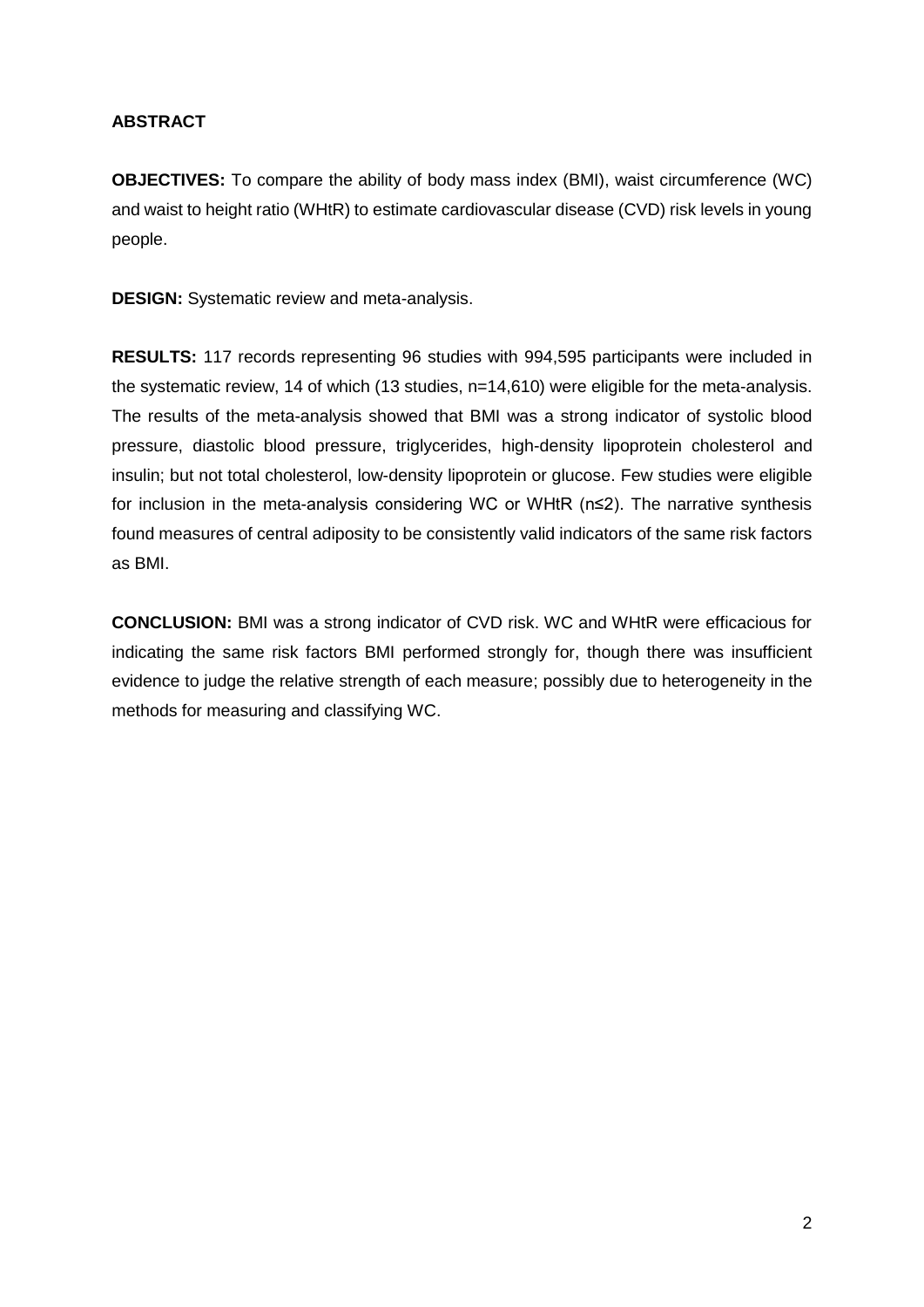#### **INTRODUCTION**

Levels of adiposity, one of the key modifiable risk factors associated with the development of cardiovascular disease (CVD) risk in young people [\(1\)](#page-17-0), have reached concerning levels; with over a third of 10-11 year old children already being classified as overweight (OW) or obese (Ob) in the UK [\(2\)](#page-17-1). The ability to identify individuals with the highest disease risk is important in order to effectively target interventions. Thus, valid methods of assessing whether someone is normal weight (NW), OW or Ob are essential. Anthropometric measures provide the most appropriate methods for doing this due to their relative ease, speed, and low cost [\(3,](#page-17-2) [4\)](#page-17-3). There are however multiple anthropometric adiposity indexes which have been proposed for this purpose. Research is required to elucidate which of these is most efficacious for identifying individuals with increased CVD risk factor levels.

Body mass index (BMI) is the most commonly used measure of adiposity. Although BMI is a good indicator of general health in young people [\(5\)](#page-17-4) it does have limitations, including the inability to differentiate between individuals with different fat distributions. Studies have demonstrated that participants with greater abdominal adiposity may have higher risk than those with gluteo-femoral obesity [\(6,](#page-17-5) [7\)](#page-17-6). The use of measures of central obesity such as waist circumference (WC) and waist-to-height ratio (WHtR) may therefore be important. Furthermore, it has been demonstrated that the extent of the obesity epidemic differs when different adiposity indexes are used; with BMI potentially underestimating the extent of the issue [\(8,](#page-17-7) [9\)](#page-17-8). With such variation in the reported prevalence of obesity when different methods are used it is clear that establishing which of these measures is most appropriate for identifying sub-optimal health is important.

The purpose of the current review and meta-analysis was to investigate whether adiposity status classified using BMI is an indicator of CVD risk factors in young people (aged 11-19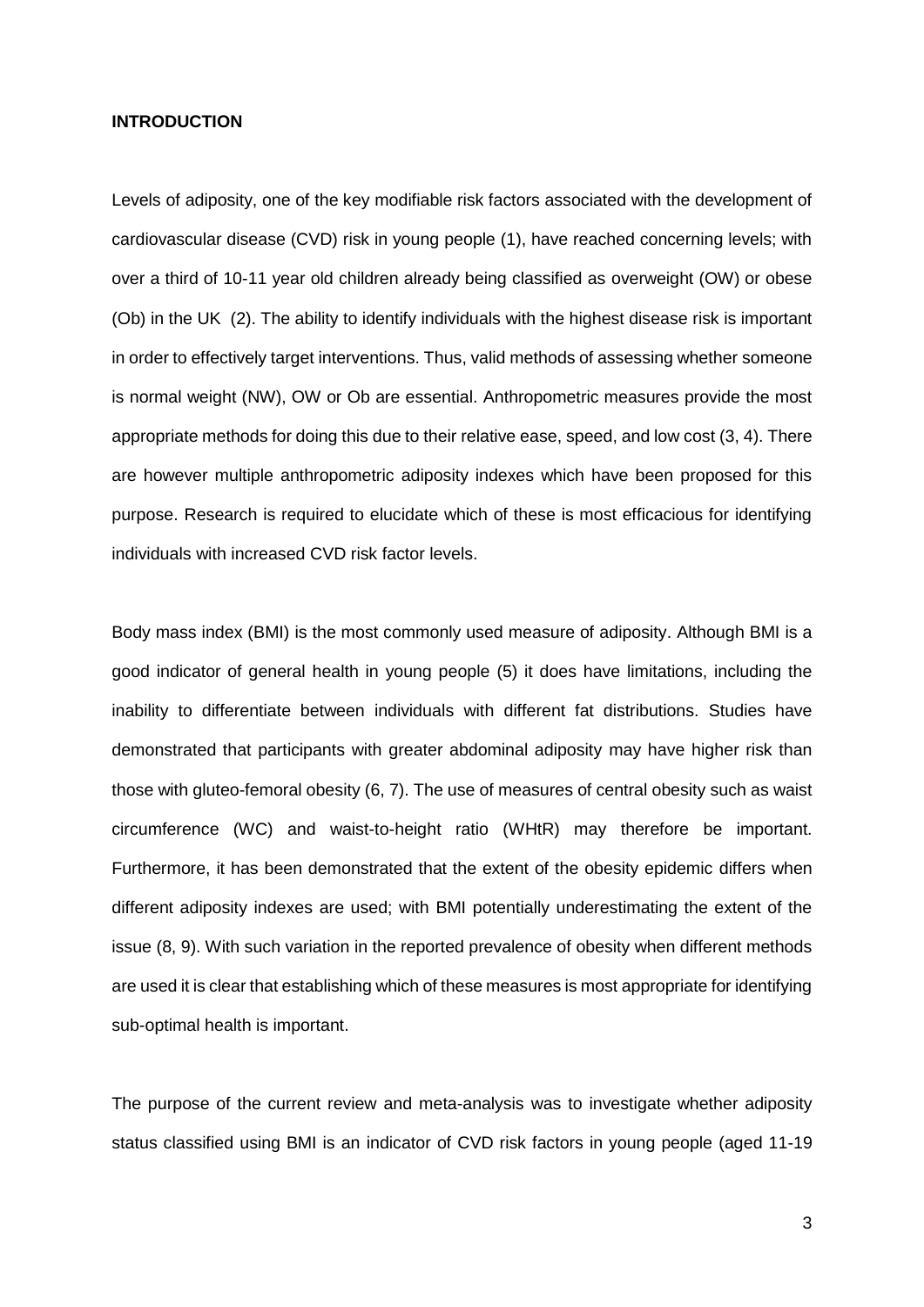years) and to establish whether indicators of central adiposity (WC and WHtR) are more efficacious for this purpose.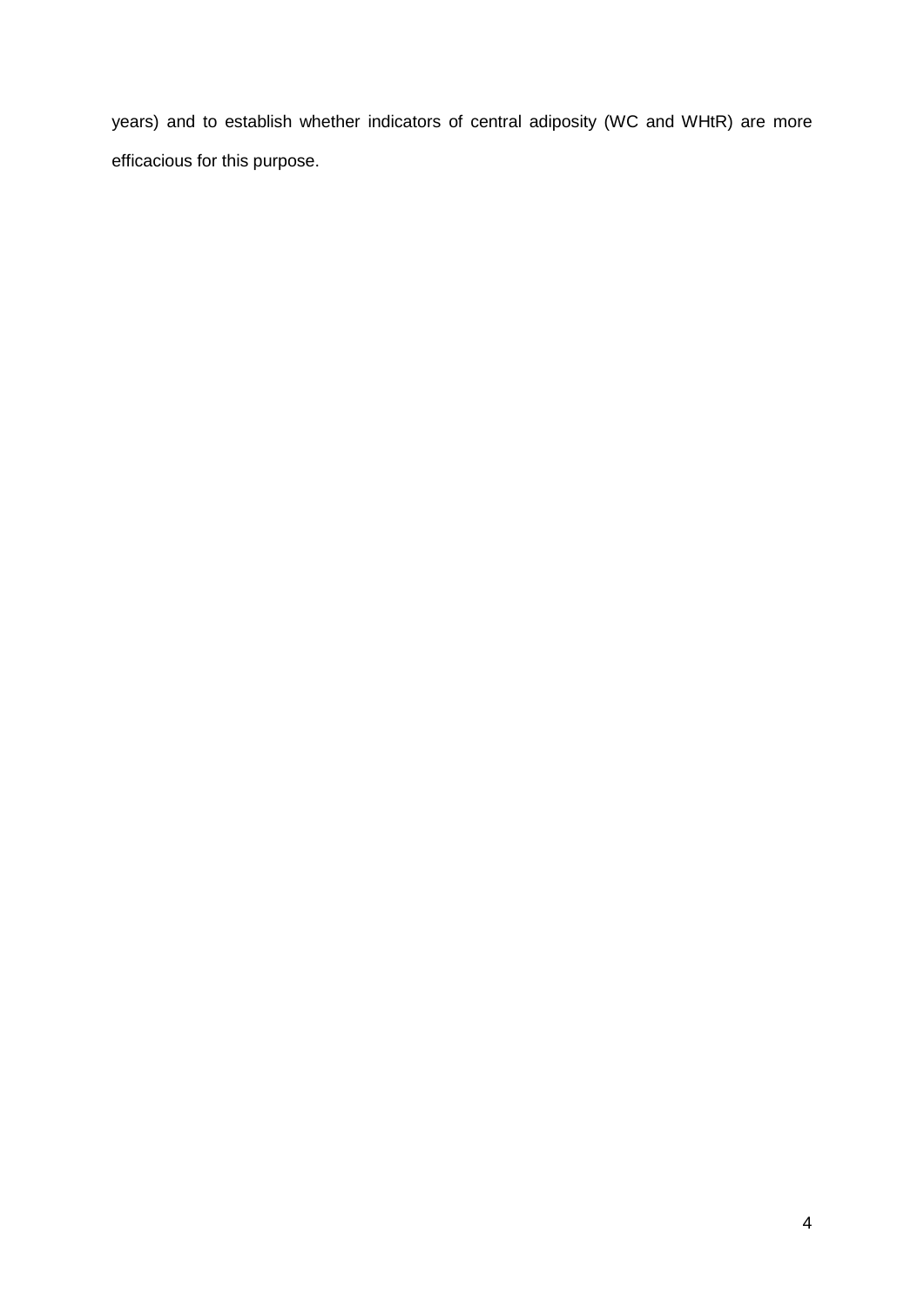#### **METHODS**

#### **Search Strategy**

Systematic searches of the following electronic databases were performed up to the end of September 2012: The Cochrane Library, the Centre for Review and Dissemination, PubMed, the British Nursing Index, CINAHL Plus, the BIOSIS citation index, ChildData, and the metaRegister of clinical trials. The primary search terms used were variants of "adolescent/adolescence", "obesity" and "cardiovascular OR cardiovascular risk"; for example the search terms for the PubMed search were "(((obesity) AND cardiovascular) AND risk) AND (adolescence OR adolescent)".

#### **Study selection**

Studies were included after the primary database search if, after scrutiny of the title and abstract, the study reported at least one adiposity measure and at least one cardiovascular disease risk factor in young people (11-19 years of age). All observational studies were eligible for inclusion in the review; including cross-sectional studies, cohort studies (prospective or retrospective) and case control studies.

Studies that considered adiposity based on BMI, WC and/or WHtR were eligible for inclusion. The outcomes for the review were cardiovascular disease (CVD) risk factors, specifically: systolic blood pressure (SBP), diastolic blood pressure (DBP), total cholesterol (TC), triglycerides (TG), high-density lipoprotein cholesterol (HDL-c), low-density lipoprotein cholesterol (LDL-c), fasting glucose (plasma or serum), and/or fasting insulin (plasma or serum).

#### **Quality Assessment**

As no universally recognised quality assessment tool exists for observational studies [\(10\)](#page-17-9) relevant items were taken from both the Newcastle-Ottawa scale [\(11\)](#page-17-10) and the Cochrane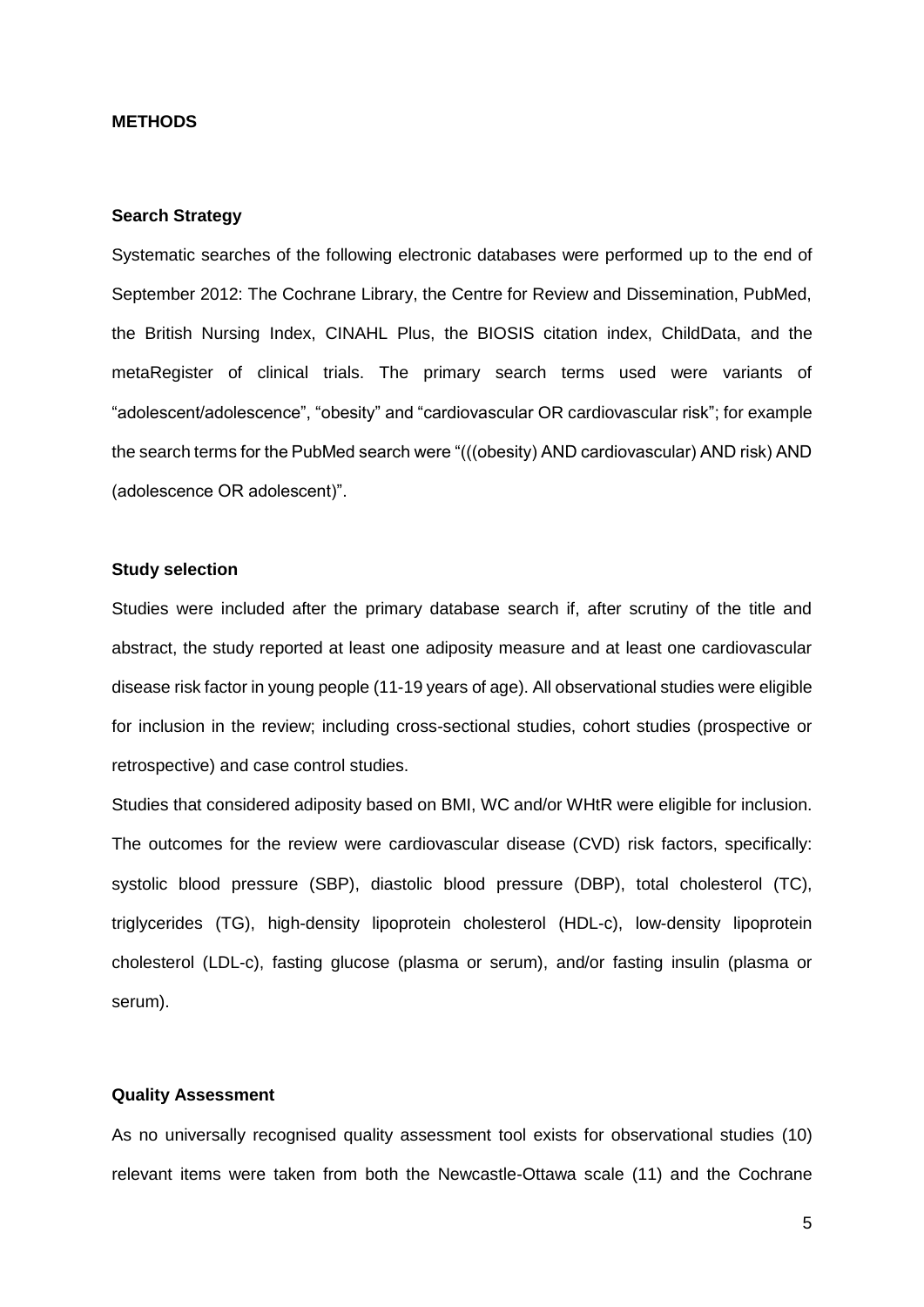Collaboration's tool for assessing risk of bias [\(12\)](#page-17-11). Each item was judged as high, medium or low risk based on the following criteria: Low risk, if the study was judged to be "low" risk in all categories; medium risk, if the study was judged to be "medium" risk for one to three categories; high risk, if the study was judged to be "high" risk for  $\geq 1$  category and/or "medium" risk for  $\geq 4$  categories.

#### **Analysis**

All studies identified for inclusion were tabulated and reported in a narrative synthesis. Where appropriate outcome data were available from the included studies meta-analysis was undertaken using RevMan software (Version 5.2. Copenhagen: The Nordic Cochrane Centre, the Cochrane Collaboration) for analysis. To be included in the meta-analysis it was required that the study compared CVD risk factors between adiposity groups classified using the IOTF BMI classification criteria [\(13\)](#page-17-12), the British WC adiposity status classification methods [\(14\)](#page-17-13), and/or using WHtR groups of <0.5 (NW) and  $\geq$ 0.5 (OW/Ob) [\(15\)](#page-17-14). Where studies did not categorise participants into adiposity classifications based on these methods study authors were contacted to request outcome data according to these categories, or raw data to be converted by one author (SW).

As the outcomes of the review were continuous, meta-analysis of pooled between-group differences were calculated in RevMan using a mean difference with 95% confidence intervals  $(95\%<sup>C</sup>)$ . Statistical heterogeneity was assessed using the I-squared  $(1^2)$  statistic. For all comparisons a random-effects model was applied. Between-group differences (estimated in RevMan as Z-scores) were considered significant at P < 0.05.

The following between-group comparisons were made according to adiposity classification: "underweight (UW)/NW" with "OW", "UW/NW" with "OW/Ob", "UW/NW" with "Ob". Sensitivity analyses were defined a priori to assess the impact of study quality (with overall high-risk studies excluded), study type (cross-sectional, case control or cohort) and country.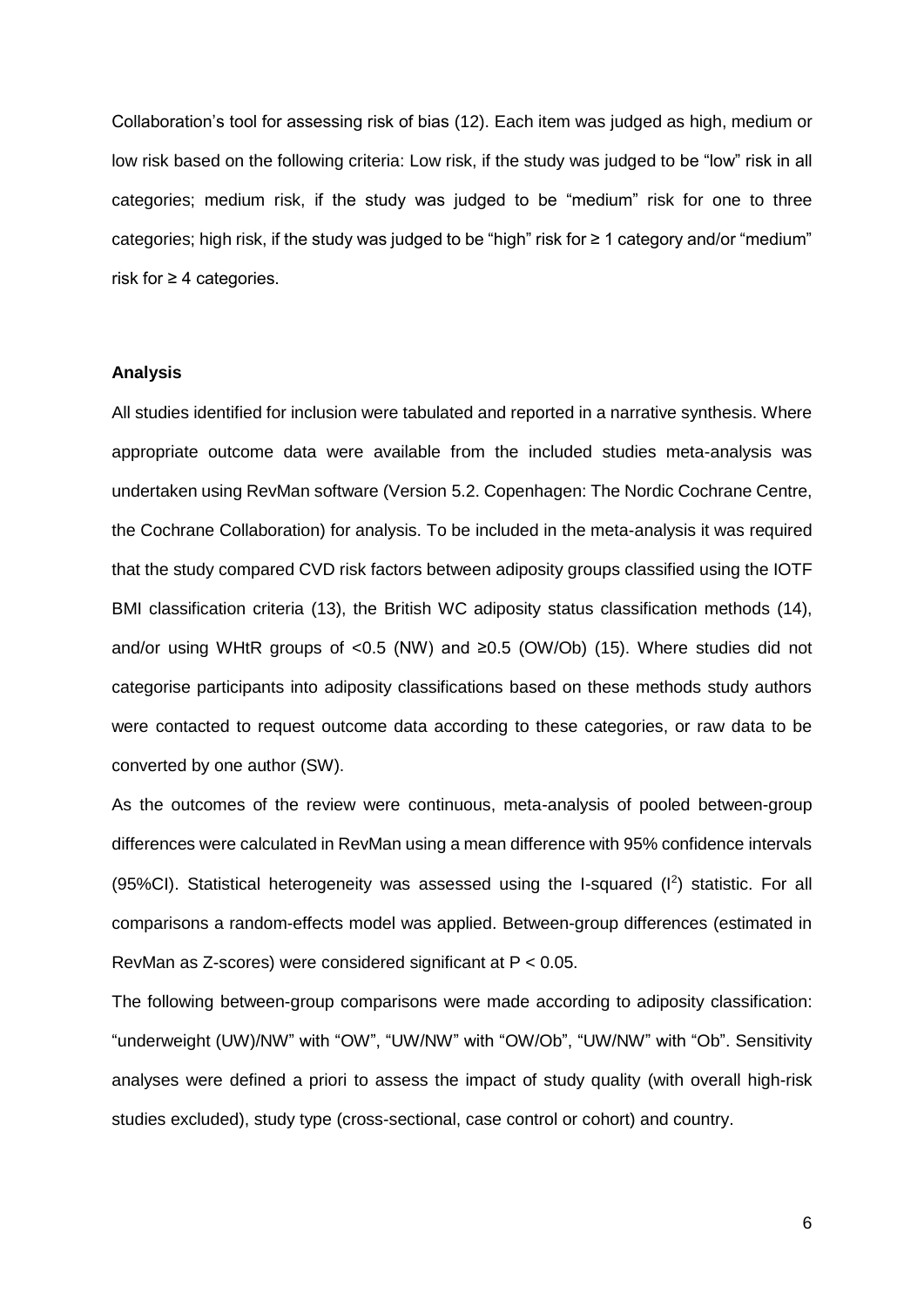#### **RESULTS**

#### **Study selection**

The study selection process is reported in the PRISMA diagram [\(17\)](#page-17-15) in Figure 1. Following de-duplication 11,859 citations were identified. Of these 10,325 were excluded at the title and/or abstract stage. 1,534 articles were obtained for further screening. Of these 1,357 were excluded. Details of these excluded studies and reasons for exclusion are reported in supplementary table S1. 96 studies (117 citations) were included in the systematic review, of which 13 (14 citations) provided data for the meta-analysis. Details of the included studies are presented in **Error! Reference source not found.** for those included in the meta-analysis and in a supplementary table 3 for those included in the narrative synthesis.

#### **Risk of bias and quality assessment**

Of the 13 studies included in the meta-analysis, 4 were classified as high risk of bias, 9 were classified as medium risk and none were classified as low risk (**Error! Reference source not found.**).

#### **Meta-analysis results**

No studies were identified that had data available in the required format for inclusion in the meta-analysis which measured SBP, DBP, glucose or insulin when classifying adiposity status using WC or WHtR. OW and Ob participants were combined due to the greater availability of data in this format.

SBP was significantly lower in UW/NW participants than OW/Ob participants (-6.81mmHg, 95%CI -8.71 to -4.90; Figure 2a). A similar pattern was observed for DBP, with significant differences between UW/NW participants and OW/Ob participants (-3.53mmHg, 95%CI -5.17 to -1.53; Figure 2b)**.**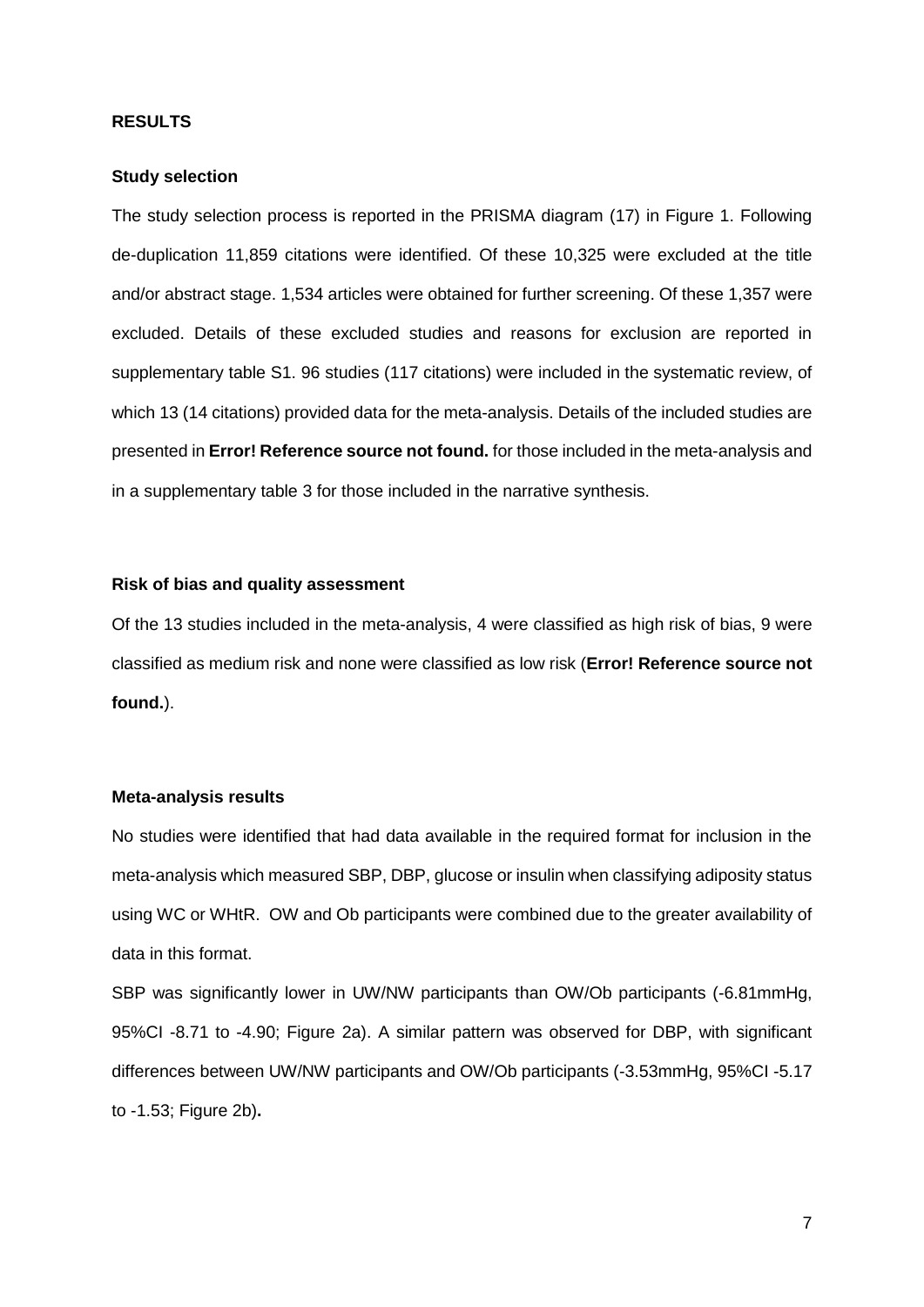TC was not significantly different between adiposity groups (mean difference in UW/NW v OW/Ob -0.18mmol $L^{-1}$ , 95%Cl -0.37 to 0.02); though there was divergence in the direction of the mean differences between sexes (males had higher TC in the UW/NW group whilst for females the values were lower in the UW/NW group; results not presented). Sensitivity analyses with high risk studies excluded led to the results for this comparison becoming more clearly non-significant (Figure 2c). Results for WC and WHtR in relation to TC were similar to those observed for BMI (mean difference in UW/NW v OW/Ob 0.03mmol·L<sup>-1</sup>, 95%CI -0.10 to 0.15 and  $-0.15$ mmol $\cdot$ L<sup>-1</sup>, 95%CI  $-0.36$  to 0.06 respectively).

Triglyceride concentration was significant different between UW/NW and OW/Ob participants when classified by BMI (mean difference in UW/NW v OW/Ob -0.19mmol·L<sup>-1</sup>, 95%CI -0.24 to -0.14; Figure 2d). Using WC (**Error! Reference source not found.**) or WHtR (**Error! Reference source not found.**) the difference in TG was significant between NW and OW/Ob participants in the whole sample and in males but there were not sufficient studies to assess this validly in females.

HDL-c concentration was significantly higher in UW/NW than OW/Ob participants when BMI was used (mean difference 0.10mmol $L^{-1}$ , 95%CI 0.06 to 0.14; Figure 2e). For WC adiposity classifications HDL-c was significantly higher in NW participants than OW/Ob participants (Figure 2f). For all participants and for male participants, HDL-c was significantly different in those with a WHtR <0.5 (NW) compared to those with WHtR ≥0.5 (OW/Ob) (mean differences 0.14mmol $\cdot$ L<sup>-1</sup> for all participants and 0.18mmol $\cdot$ L<sup>-1</sup> for males) (Figure 2g).

LDL-c concentrations were significantly different between BMI classification groups when all participants were combined (mean difference between UW/NW and OW/Ob -0.11mmol·L<sup>-1</sup>, 95%CI -0.21 to -0.01; P=0.04). Sensitivity analyses with high risk studies excluded resulted in the outcomes becoming non-significant for all participants and more clearly non-significant within male and female sub groups (Figure 2h).

There was no significant difference between UW/NW and OW/Ob participants' glucose levels (mean difference -0.06mmol $L^{-1}$ , 95%CI -0.18 to 0.06), nor was there any difference by sex.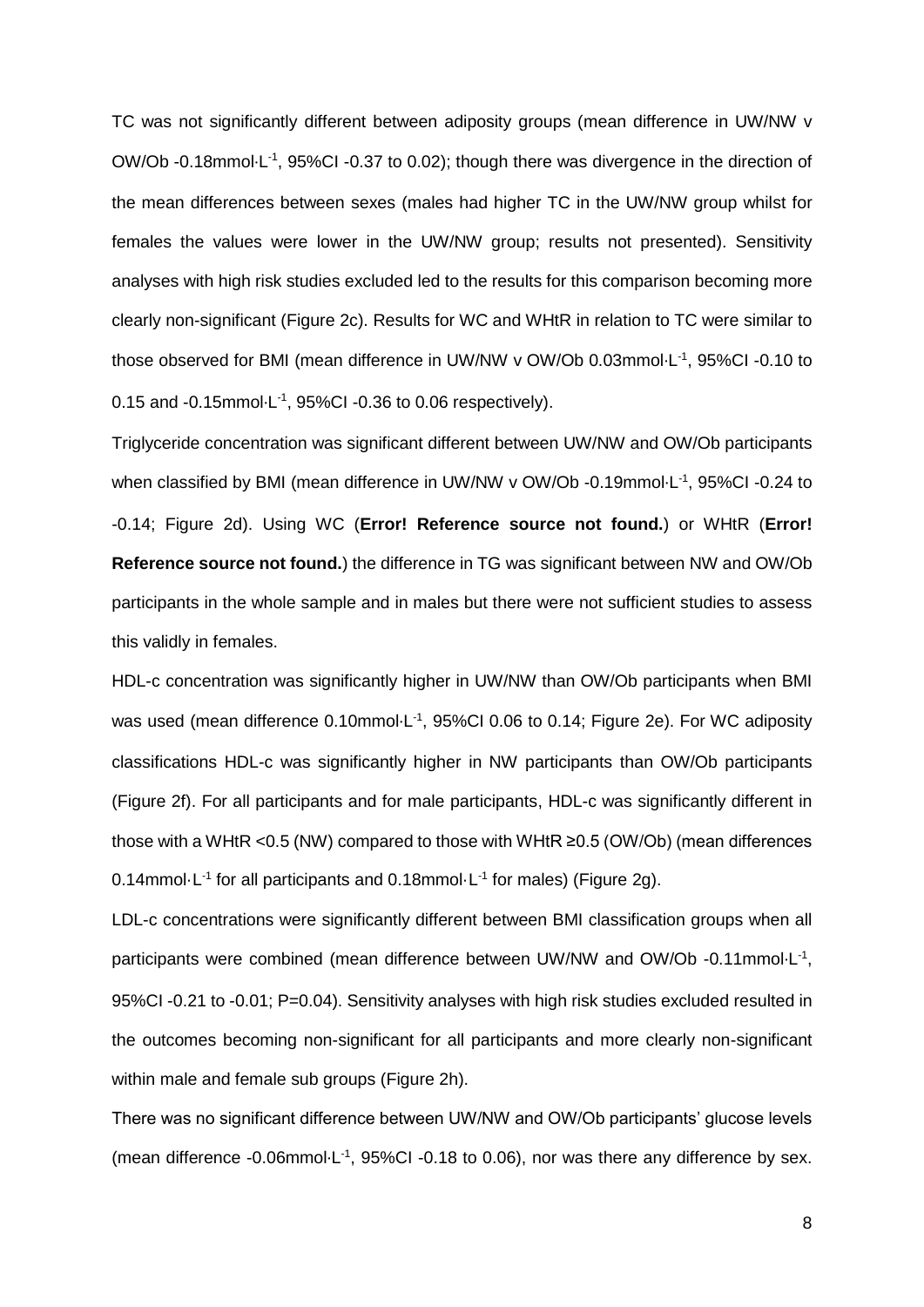Insulin concentrations were significantly different between UW/NW and OW/Ob participants using BMI (mean difference -29.38pmol·L<sup>-1</sup>, 95%CI -42.06 to -16.71; Figure 2i).

#### **Narrative Synthesis Results**

Of the 117 studies included, 115 presented relevant results using BMI (98%), 31 presented relevant results using WC (26%) and six presented relevant results using WHtR (5%). 44/51 studies (86%) found BMI to be related to SBP (or SBP to be significantly different between adiposity classification groups) with SBP increasing as BMI or BMI category increased. For DBP, 34/45 studies (76%) found the same. 21/21 studies (100%) that looked at hypertension without differentiating between SBP and DBP found a significant relationship and/or difference; with BP increasing as BMI did. 13/16 studies (81%) found SBP increased as WC did. 3/3 studies (100%) found a relationship/difference for WHtR. For DBP, 11/13 (85%) found an increase in this variable along with an increase in WC. 2/2 studies (100%) found a positive association between WHtR and DBP.

When multiple adiposity classification methods were included, 9/17 studies (53%) could not differentiate between the abilities of BMI and WC for indicating elevated BP, two could not differentiate between the abilities of all three adiposity indexes whilst the only study to compare just BMI and WHtR again could not find a difference between the efficiency of either measure. None of the adiposity indexes were consistently effective for predicting TC levels. 19/43 studies (44%) found a relationship between BMI and TC. For WC, 7/12 (58%) studies found a significant relationship. Only 2 studies considered TC alongside WHtR; one of which found a significant relationship. Of the 12 studies that considered two of these measures, one study found BMI to be superior to WC for indicating heightened TC levels, whilst all others showed no clear difference. There was no clear difference in the efficacy of any of the adiposity measures in either of the studies comparing all three.

38/49 studies (78%) showed BMI to be related to TG concentration. 11/14 studies (79%) demonstrated the same for WC. 2/3 studies (67%) found WHtR to be an indicator of elevated TG. There was little evidence of any superiority of BMI or WC for indicating TG concentration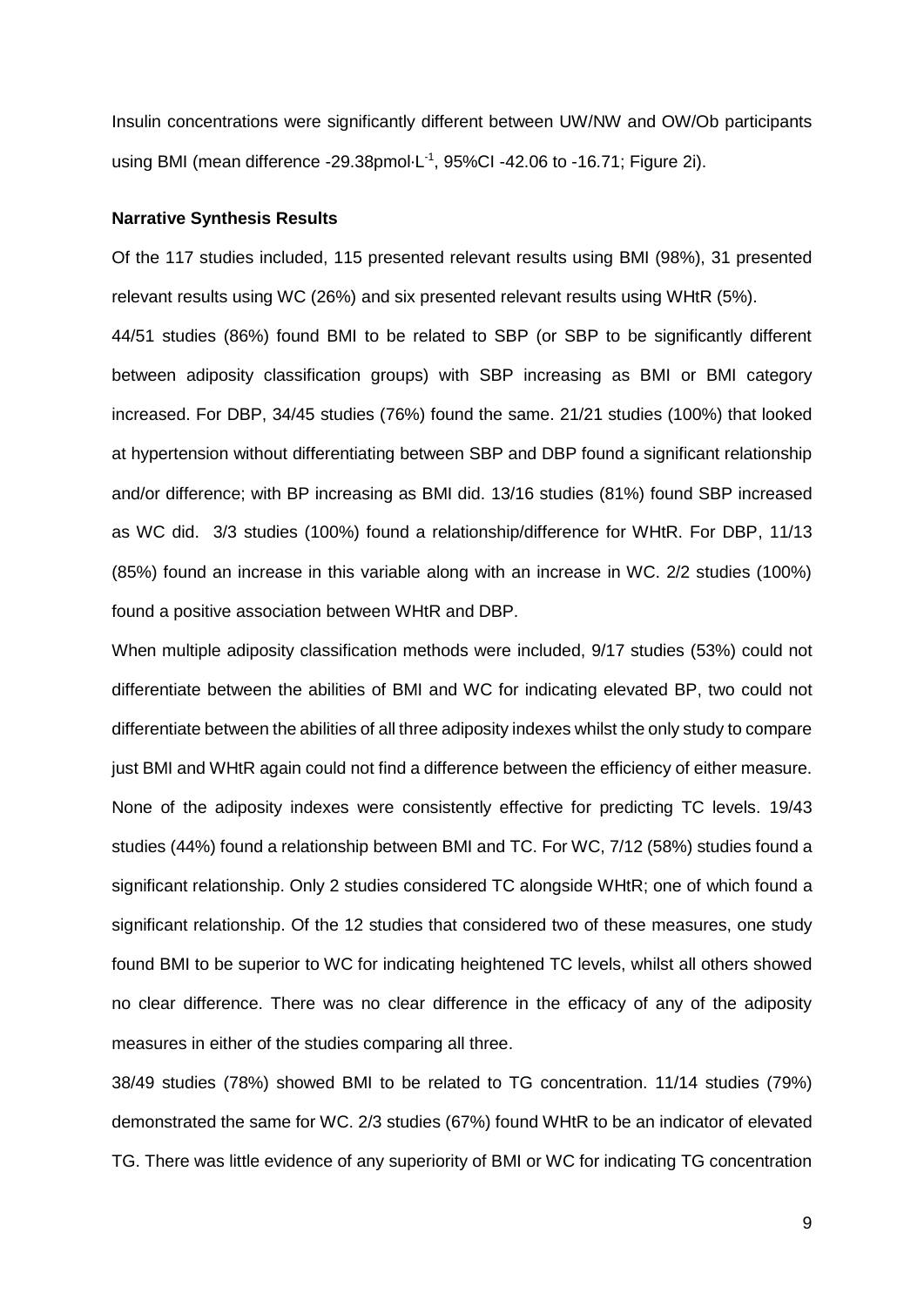in studies that used both of these measures. There was no difference in the ability of BMI, WC or WHtR in the three studies that included all of these adiposity measures.

37/50 studies (74%) found either a significant relationship between BMI and HDL-c or showed that HDL-c levels were significantly different between adiposity classification groups when BMI was used. WC was also consistently linked with HDL-c with 14/15 (93%) studies showing this. Only three studies considered WHtR and HDL-c, with two of them (67%) showing a significant relationship/difference. 4/12 studies (33%) that looked at the relationship of both WC and BMI with HDL-c found that WC was associated.

22/36 studies (61%) found a significant association between LDL-c and BMI. For WC 5/8 studies (63%) found a significant ability to identify individuals with increased LDL-c. For WHtR 2/3 (67%) supported this assertion.

10/28 studies (36%) found a significant relationship between glucose and BMI (or a significant difference between adiposity classification groups). 3/6 studies (50%) found a positive association between glucose and WC. 1/2 studies (50%) found this with WHtR. No study showed a superiority of BMI or WC for indicating fasting glucose levels when only these two indexes were used, whilst the only study that compared all three found none of them to be related to glucose thus no measure was superior.

Of the 28 studies looking at the association between insulin and BMI (or the difference in insulin between adiposity groups classified using BMI) 27 (96%) found a positive association. All of the studies using WC (9/9) found a positive association whilst the only study that used WHtR also found a positive association. There was no evidence for the superiority of any of the adiposity variables for predicting CVD risk.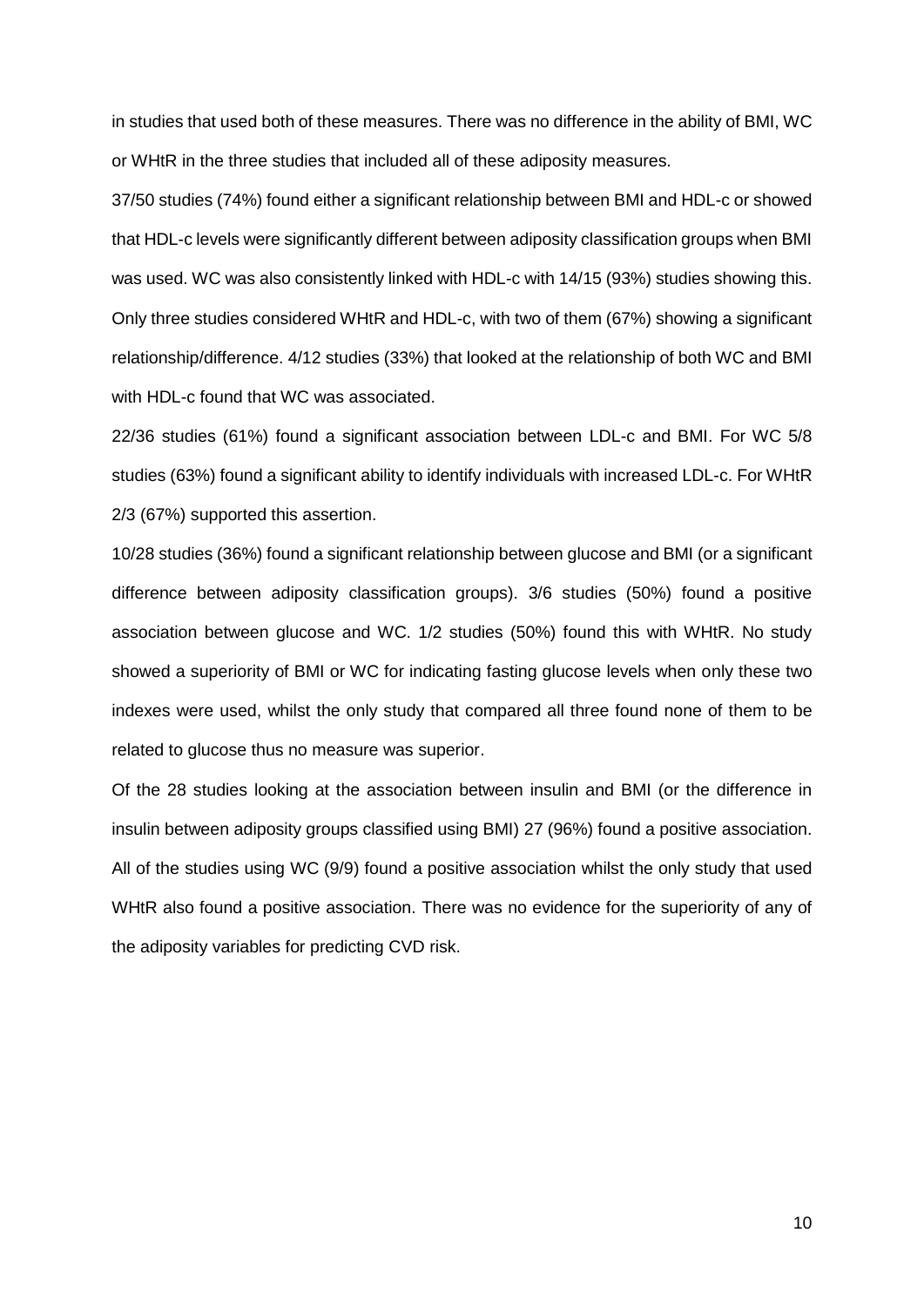#### **DISCUSSION**

The results from the meta-analysis showed BMI to be a strong indicator of heightened SBP, DBP, TG, HDL-c and insulin; with significant differences in the pooled analyses between most adiposity classification groups for these variables and a consistent direction of differences apparent in associated Forest plots. For TC, LDL-c and glucose the majority of interclassification comparisons were non-significant, suggesting that BMI was not a strong indicator of these CVD risk factors. These findings are not unexpected as other research has also not found a strong association between adiposity and TC or LDL-c in young people [\(18,](#page-17-16) [19\)](#page-17-17). This lack of relationship may be in part due to the influence of pubertal development on these factors [\(20\)](#page-18-0), or may be a reflection of limitations of using TC and LDL-c as markers of health due to possible heterogeneity in their make up (i.e. both include sub-fractions with different roles in the development of CVD risk) [\(21-24\)](#page-18-1).

The outcomes of the current review were similar to those presented in a similar review which considered the association of BMI with CVD risk in 5-15 year olds [\(5\)](#page-17-4). The primary difference between the two studies' findings was that in the current review there was no difference in TC or LDL-c concentration between adiposity classification groups, unlike the previous study [7] where differences existed between the Ob and NW groups (though not between OW and NW participants) of 0.15 and 0.18 mmol $\cdot$ L<sup>-1</sup> respectively. Friedemann and colleagues [\(5\)](#page-17-4) also found a significant sex difference for glucose between NW and both OW and Ob participants. The magnitude of differences between adiposity classification groups[\(5\)](#page-17-4) was similar for SBP (+4.54 and +7.49 mmHg versus NW in OW and Ob respectively), DBP (+2.57 and +4.06 mmHg) and insulin  $(+21.82$  and  $+48.47$  pmol $\cdot$ L<sup>-1</sup>) to those observed in the current study. For HDL-c (-0.17 and -0.22 mmol $\cdot$ L<sup>-1</sup> versus NW in OW and Ob respectively) and TG (+0.21 and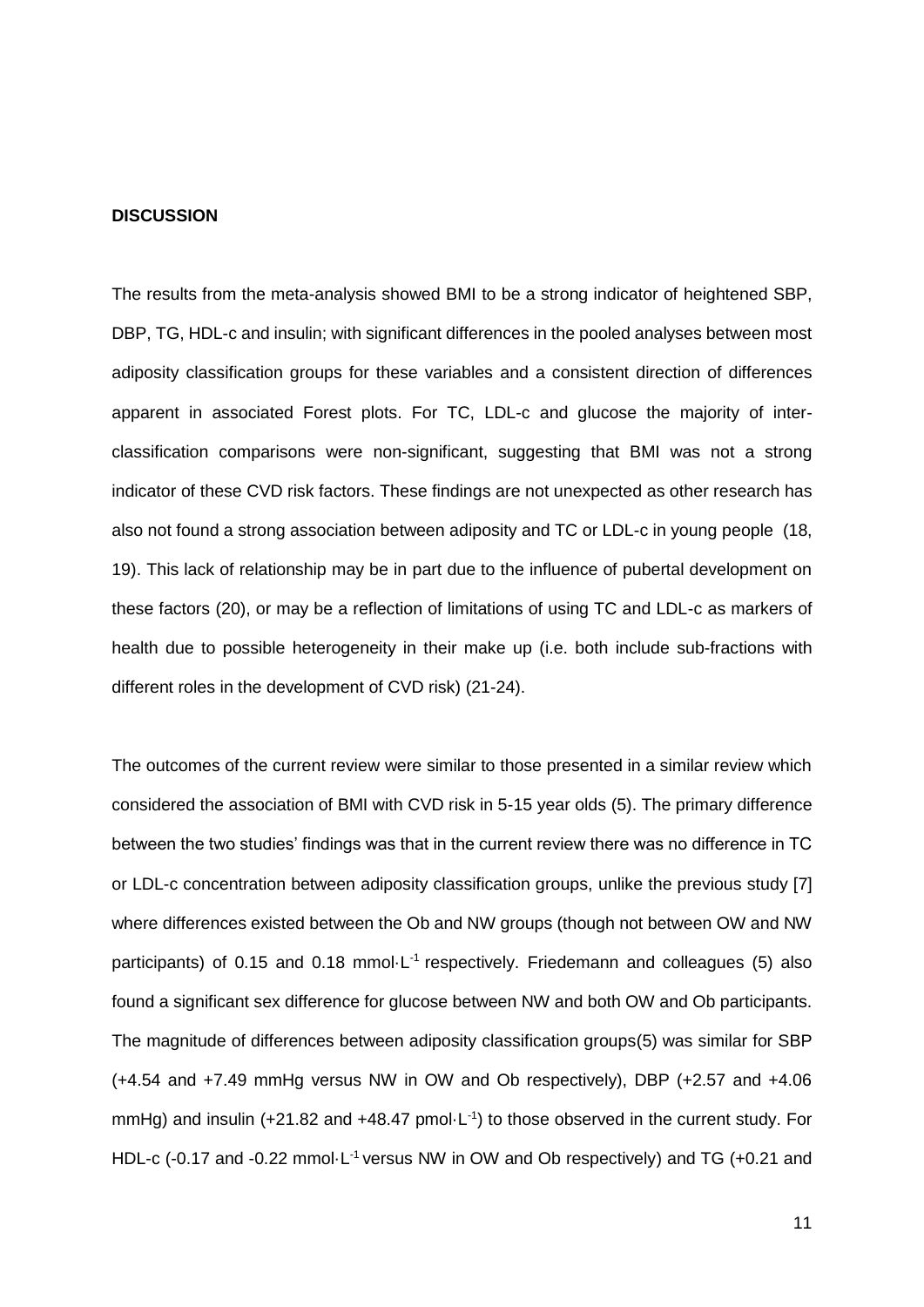$+0.26$  mmol $\cdot$ L<sup>-1</sup>) the differences were smaller in the current study, though in the same direction.

Due to the low number of studies that used WC and, particularly, WHtR it is difficult to draw strong conclusions regarding whether these methods were as effective as, or superior to, BMI for indicating CVD risk in young people. It is possible that this is in part due to the absence of internationally recognised WC cut-points, which introduces heterogeneity within the methods and precludes the valid pooling of data. The limited data available for the meta-analysis found both WHtR and WC to be statistically significant indicators of TG and HDL-c in the pooled analysis, though not for TC or LDL-c. The narrative synthesis outcomes suggested WC was a useful indicator of SBP (81% of studies supported this), DBP (85%), TG (79%), HDL-c (93%) and insulin (100%); but not TC (58%), LDL-c (63%) or glucose (50%); similar to the results observed for BMI. Comparable outcomes were seen for WHtR, though the validity of these findings is questionable due to the small number of studies included. The 95%CI of all similar analyses between adiposity indexes overlapped in the meta-analysis, suggesting there was no statistically significant difference in the ability of each adiposity index to identify CVD risk. In the studies that directly compared two or more of the adiposity indexes in the descriptive review no measure consistently proved superior for any of the CVD risk factors. These findings are similar to those of a study with older adolescents, which found that BMI performed equally well as an indicator of CVD risk as WC and WHtR in 19-20 year olds in the Seychelles [\(25\)](#page-18-2); providing some support for this conclusion. Without the research base to fully assess the suggestion that WC or WHtR may be superior indicators of CVD health in young people it cannot be recommended that either of these measures be used to replace (or be applied alongside) BMI as a public health tool.

Heterogeneity, particularly that due to differences in methods and participant characteristics, is much greater between observational studies than between randomised control trials [\(26\)](#page-18-3)[\(16\)](#page-17-18), introducing barriers to the validity of pooling data. The use of descriptive analyses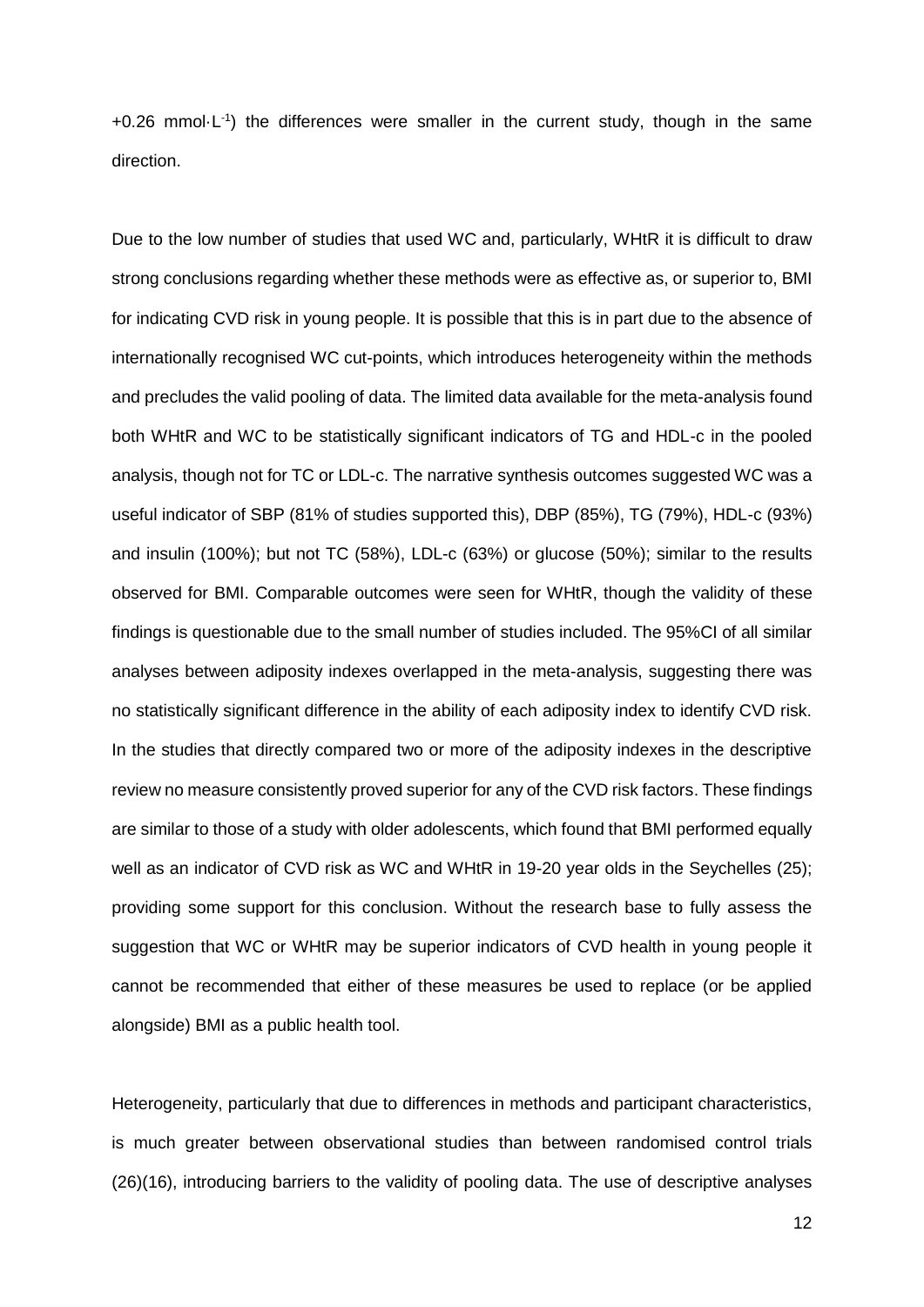based on systematic methods and analysis of patterns through using Forest plots, alongside consideration of sources of heterogeneity [\(26\)](#page-18-3), may be more important and appropriate than reliance on single figure outputs of pooled analysis. Within the current study several of the sub-analyses had high heterogeneity based on the  $I^2$  statistic [\(27\)](#page-18-4). For TG the  $I^2$  values for the entire population were higher than they were for each sex, suggesting the variation was due to an effect of sex. Variation in the ages of the participants included in each analysis is potentially a particularly important source of heterogeneity, for example there were studies that had included 12-17 year olds [\(28\)](#page-18-5) and 14-19 year old [\(29\)](#page-18-6). Studies often fail to report maturation, socio-economic status and ethnicity, all of which are factors which could influence the results and thus introduce heterogeneity. The lack of reporting of such details precludes the running of sensitivity analyses to fully assess their influence.

Despite the limitations of pooling observational data the validity of the observed outcomes in the current study are supported by alternative methods. Firstly, there was consistent agreement between the meta-analyses and descriptive analysis results. Furthermore, the forest plots demonstrated a consistent finding for all variables where the adiposity index was adjudged to be a positive indicator. Forest plots were not presented by Friedemann and colleagues [\(5\)](#page-17-4) (whose study exhibited comparable heterogeneity between studies) in their review; thus this can be considered a comparative strength of the current review. Finally, doseresponses, a key indicator of causality [\(30\)](#page-18-7), was also observed; with risk increasing as adiposity status increased.

#### **LIMITATIONS**

The lack of a fully validated quality assessment tool for observational studies may reduce the validity of the portion of the study considering the relative risk of bias associated with each paper. Overall the method applied was similar to that used in another recent review [\(5\)](#page-17-4) and is considered appropriate. Further, the search strategy could also be considered a limitation.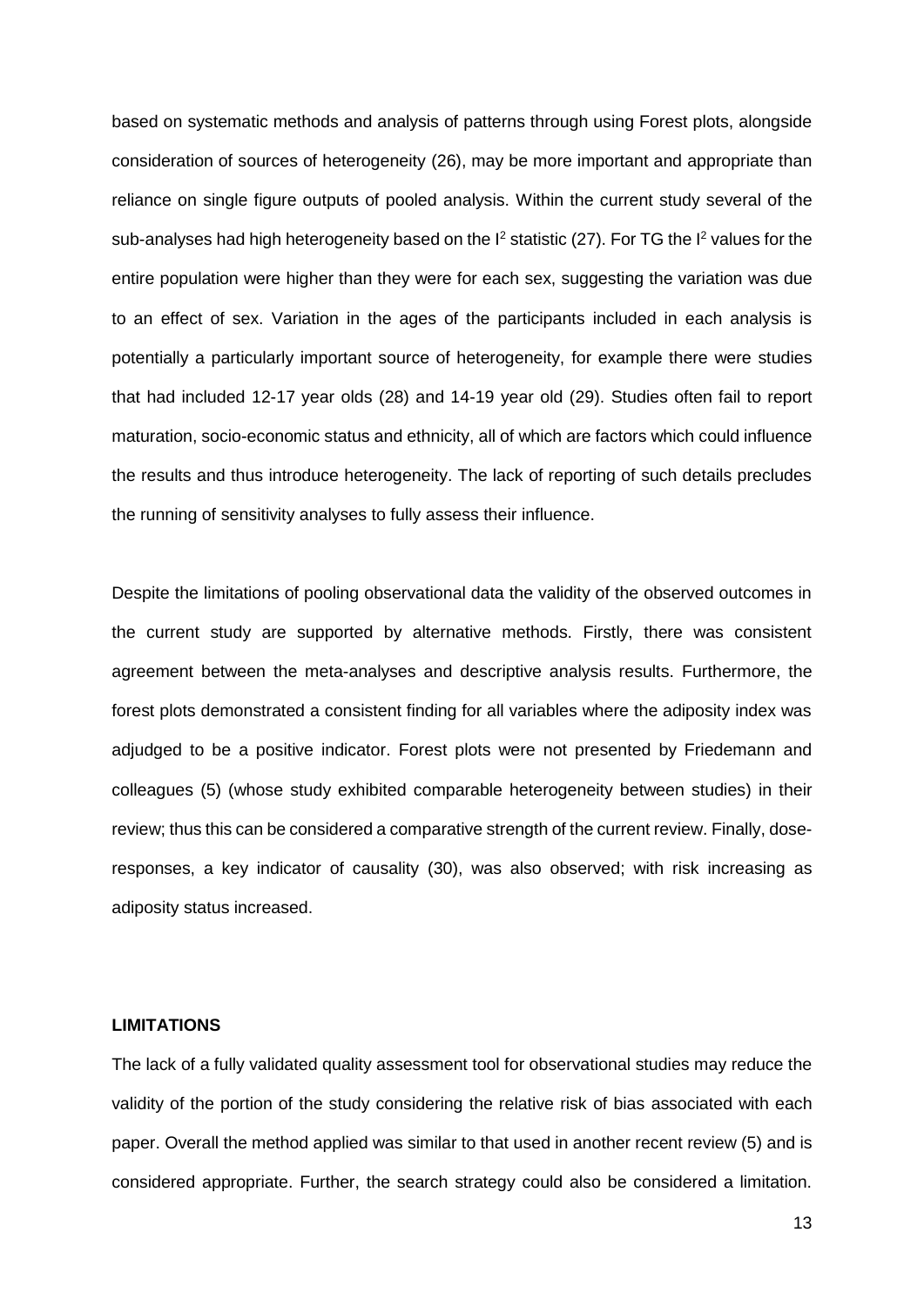The inclusion of more specific terms may have produced further relevant results, and may have increased the number of studies identified evaluating markers of central obesity in particular. Based on the large number of studies identified and considered it is likely that the identification of papers was comprehensive and the review was valid. Despite these limitations the current review still provides valuable information to inform future research and practice.

#### **FUTURE RECOMMENDATIONS AND CONCLUSIONS**

In both meta-analyses and descriptive analyses, BMI was consistently an indicator of SBP, DBP, TG, HDL-c and insulin; but not of TC and LDL-c or glucose. There was limited research available for either the meta-analysis or descriptive analysis for the consideration of WC and WHtR in relation to these risk factors in young people. The data available from both of these analyses suggested that measures of central adiposity were valid indicators of the same risk factors as BMI. Further research is needed to fully address this question and, importantly, to reach agreement regarding the method for measuring adiposity status by WC. Meta-analyses of studies using alternative analytical techniques, such as the pooling of results of correlation analyses or utilising odds ratios where cut points for elevated levels of CVD risk are applied, may also help to address these questions.

The findings of the current study, and all other meta-analyses using observational data, need to be considered in the context of major limitations of using such analyses with this type of study. This is largely due to the large heterogeneity likely to be present in such study populations and methods. The agreement between the meta-analysis findings with those of the descriptive review, as well as the consistency of findings observed when analysing Forest plots, combined with evidence of a dose-response relationship suggests that the conclusions reached in the current study were appropriate.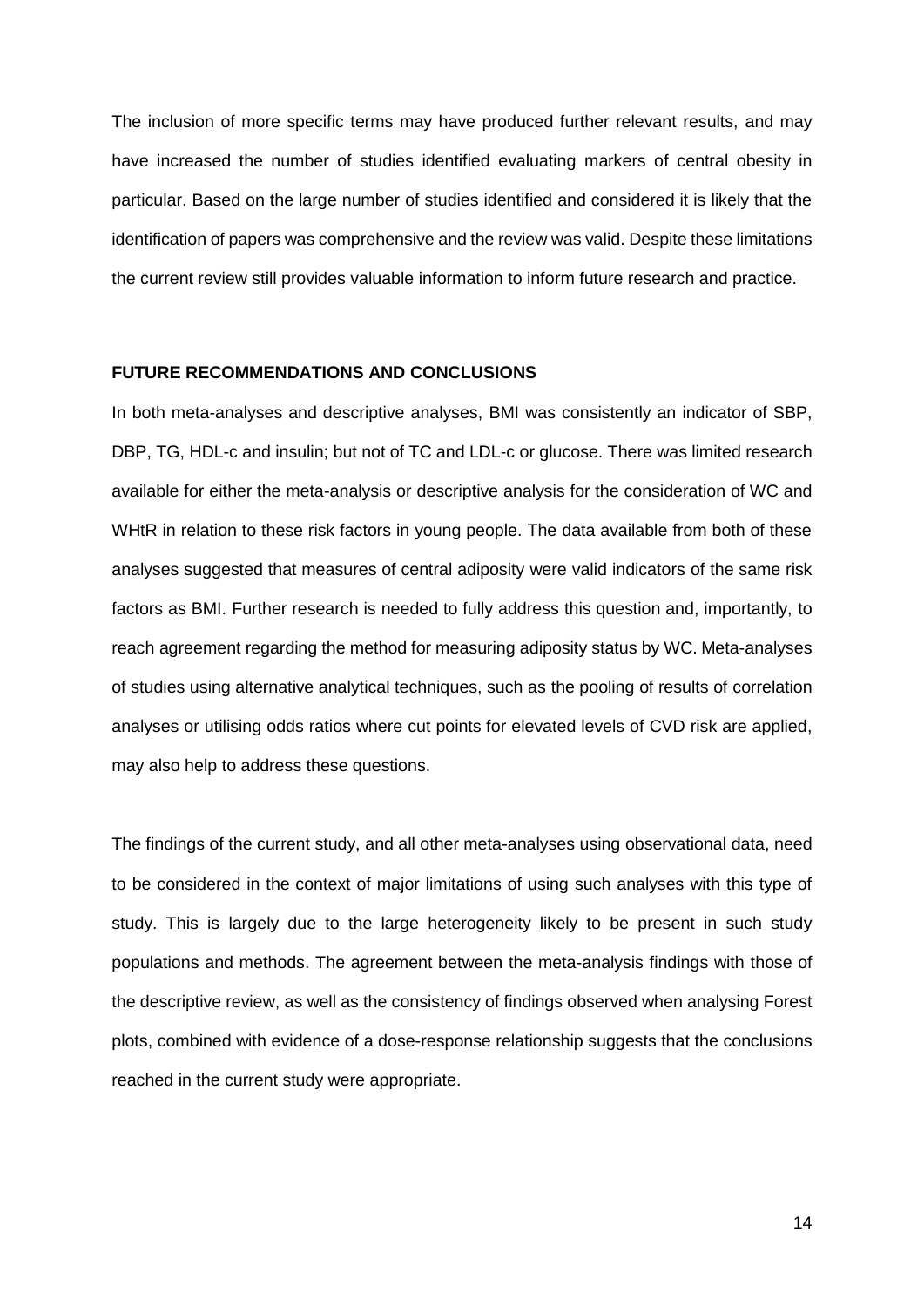#### **Figure Legends**

Figure 1: PRISMA diagram showing the study selection process.

Figure 2: (a) Meta-analysis comparing systolic blood pressure (in mmHg) between underweight/normal weight and overweight/obese participants classified using IOTF BMI criteria. (b) Meta-analysis comparing diastolic blood pressure (in mmHg) between underweight/normal weight and overweight/obese participants. (c) Meta-analysis comparing total cholesterol concentration (in mmol·L<sup>-1</sup>) between underweight/normal weight and overweight/obese participants, with high risk studies removed. (d) Meta-analysis comparing triglyceride concentration (in mmol·L<sup>-1</sup>) between underweight/normal weight and overweight/obese participants. (e) Meta-analysis comparing high-density lipoprotein cholesterol concentration (in mmol·L -1 ) between underweight/normal weight and overweight/obese participants. (f) Meta-analysis comparing high-density lipoprotein cholesterol concentration (in mmol·L<sup>-1</sup>) between normal weight and overweight/obese participants classified using waist circumference. (g) Meta-analysis comparing high-density lipoprotein cholesterol concentration (in mmol·L<sup>-1</sup>) between normal weight (<0.5) and overweight/obese (≥0.5) participants classified using waist to height ratio. (h) Meta-analysis comparing low-density lipoprotein cholesterol concentration (in mmol·L<sup>-1</sup>) between underweight/normal weight and overweight/obese participants, with high risk studies removed. (i) Meta-analysis comparing insulin concentrations (in pmol $\cdot$ L<sup>-1</sup>) between underweight/normal weight and overweight/obese participants.

Table 1: Summary of studies included in the meta-analysis ( $n = 13$  data sets representing 14 identified records).

Table 2: Quality assessment of studies included in the meta-analysis ( $n = 13$ ).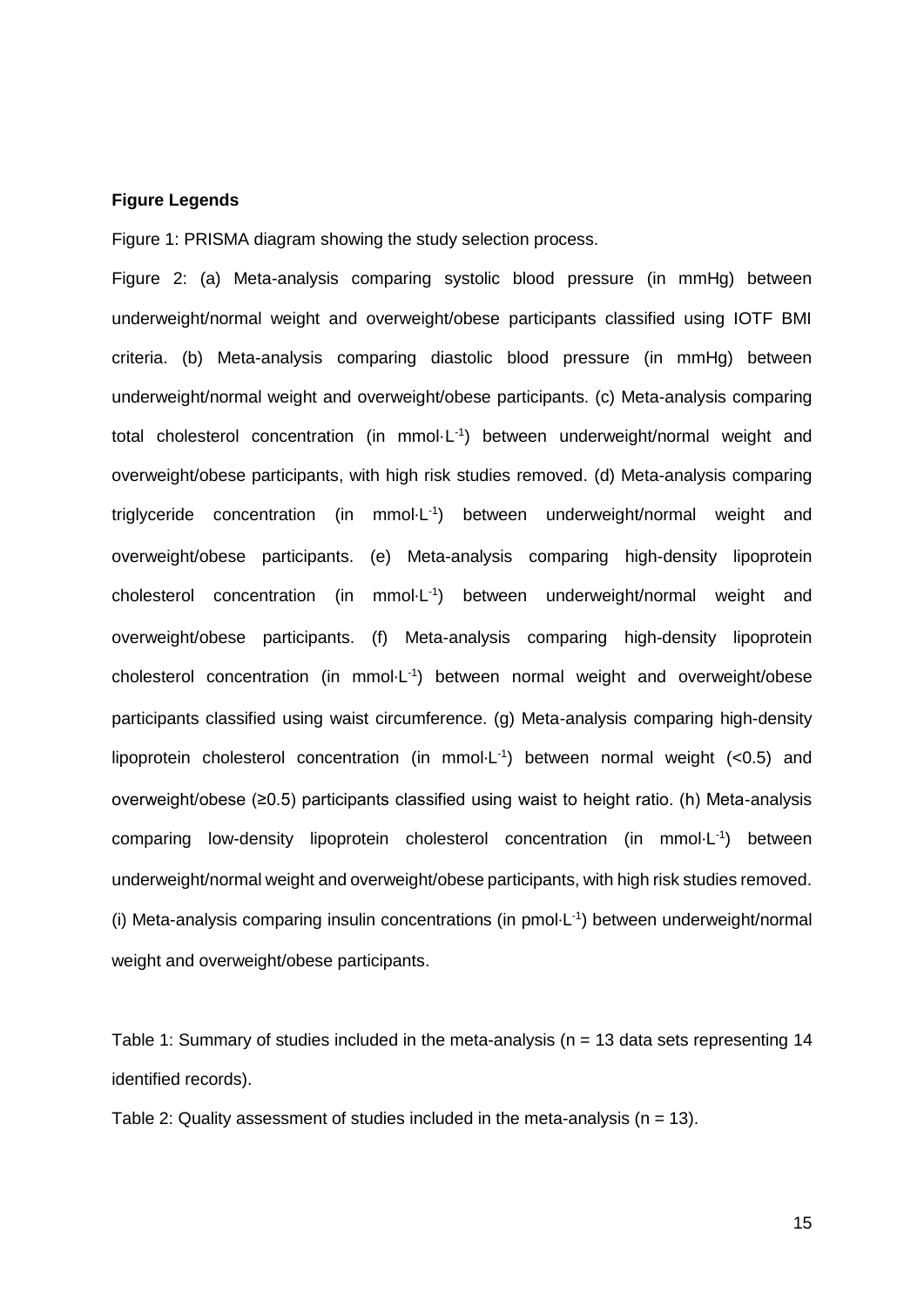Supplementary Table 1: Mean differences in triglyceride levels between normal weight and overweight/obese groups when waist circumference was used as an adiposity index. Supplementary Table 2: Mean differences in triglyceride levels between normal weight (<0.5) and overweight (≥0.5) groups defined using waist to height ratio.

Supplementary Table 3: Summary of included Studies.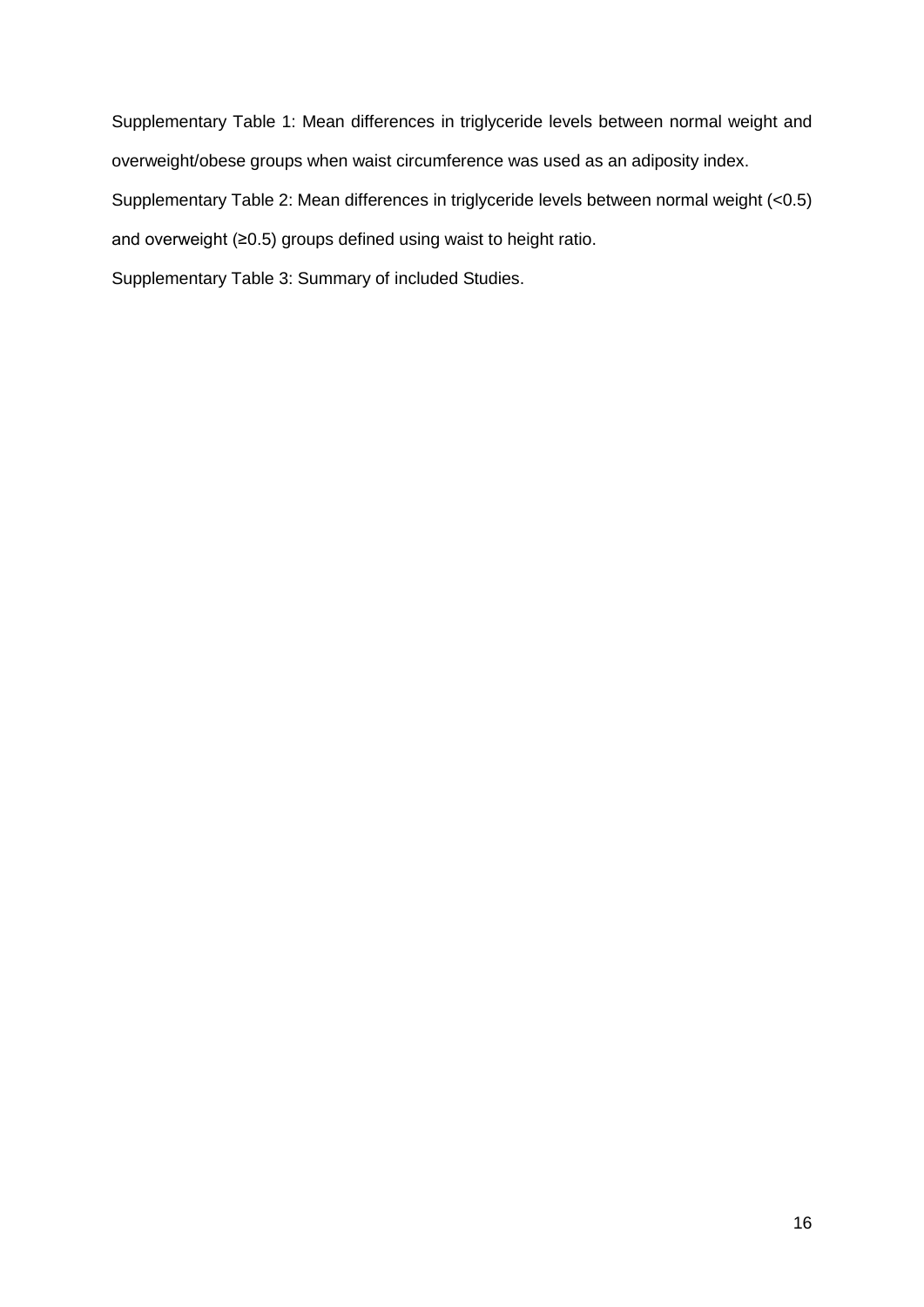## **REFERENCES**

<span id="page-17-0"></span>1. Expert Panel on Integrated Guidelines for Cardiovascular Health and Risk Reduction in Children and Adolescents. Expert panel on integrated guidelines for cardiovascular health and risk reduction in children and adolescents: summary report. Pediatrics. 2011; 128:S213- S56.

<span id="page-17-1"></span>2. Health and Social Care Information Centre. National Child Measurement Programme: England, 2013/14 school year. Health and Social Care Information Centre2014.

<span id="page-17-2"></span>3. Prentice AM, Jebb SA. Beyond body mass index. Obesity Reviews. 2001; 2:141-7.

<span id="page-17-3"></span>4. Daniels SR. The Use of BMI in the Clinical Setting. Pediatrics. 2009; 124:S35-S41.

<span id="page-17-4"></span>5. Friedemann C, Heneghan C, Mahtani K, Thompson M, Perera R, Ward AM. Cardiovascular disease risk in healthy children and its association with body mass index: systematic review and meta-analysis. BMJ. 2012; 345:e4759.

<span id="page-17-5"></span>6. Zhu S, Wang Z, Heshka S, Heo M, Faith MS, Heymsfield SB. Waist circumference and obesity-associated risk factors among whites in the third National Health and Nutrition Examination Survey: clinical action thresholds. American Journal of Clinical Nutrition. 2002; 76:743.

<span id="page-17-6"></span>7. Janssen I, Katzmarzyk PT, Ross R. Waist circumference and not body mass index explains obesity-related health risk. American Journal of Clinical Nutrition. 2004; 79:379-84.

<span id="page-17-7"></span>8. McCarthy H, Ellis S, Cole T. Central overweight and obesity in British youth aged 11- 16 years: cross sectional surveys of waist circumference. British Medical Journal. 2003; 326:624-7.

<span id="page-17-8"></span>9. Griffiths C, Gately P, Marchant PR, Cooke CB. Cross-sectional comparisons of BMI and waist circumference in british children: Mixed public health messages. Obesity. 2012; 20:1258-60.

<span id="page-17-9"></span>10. Altman DG. Systematic reviews of evaluations of prognostic variables. British Medical Journal. 2001; 323:224-8.

<span id="page-17-10"></span>11. Wells GA, Shea B, O'connell D, Peterson J, Welch V, Losos M, et al. The Newcastle-Ottawa Scale (NOS) for assessing the quality of nonrandomised studies in meta-analyses. 2010.

<span id="page-17-11"></span>12. Higgins JPT, Altman DG, Gøtzsche PC, Jüni P, Moher D, Oxman AD, et al. The Cochrane Collaboration's tool for assessing risk of bias in randomised trials2011.

<span id="page-17-12"></span>13. Cole T, Bellizzi M, Flegal K, Dietz WH. Establishing a standard definition for child overweight and obesity worldwide: international survey. British Medical Journal. 2000; 320:1240-3.

<span id="page-17-13"></span>14. McCarthy H, Jarrett KV, Crawley HF. The development of waist circumference percentiles in british children aged 5.0 - 16.9 y. European Journal of Clinical Nutrition. 2001; 55:902-7.

<span id="page-17-14"></span>15. Ashwell M, Hsieh SD. Six reasons why the waist-to-height ratio is a rapid and effective global indicator for health risks of obesity and how its use could simplify the international public health message on obesity. International Journal of Food Sciences & Nutrition. 2005; 56:303- 7.

<span id="page-17-18"></span>16. Binder DA. Methodological issues in the meta-analysis of observational studies: Disussion. 2010.

<span id="page-17-15"></span>17. Moher D, Liberati A, Tetzlaff J, Altman DG. Preferred Reporting Items for Systematic Reviews and Meta-Analyses: The PRISMA statement. PLoS Medicine. 2009; 6:e1000097.

<span id="page-17-16"></span>18. Weiss R, Dziura J, Burgert TS, Tamborlane WV, Taksali SE, Yeckel CW, et al. Obesity and the metabolic syndrome in children and adolescents. N Engl J Med. 2004; 350:2362-74.

<span id="page-17-17"></span>19. Thompson DR, Obarzanek E, Franko DL, Barton BA, Morrison J, Biro FM, et al. Childhood overweight and cardiovascular disease risk factors: The National Heart, Lung, and Blood Institute Growth and Health Study. Journal of Pediatrics. 2007; 150:18-25.